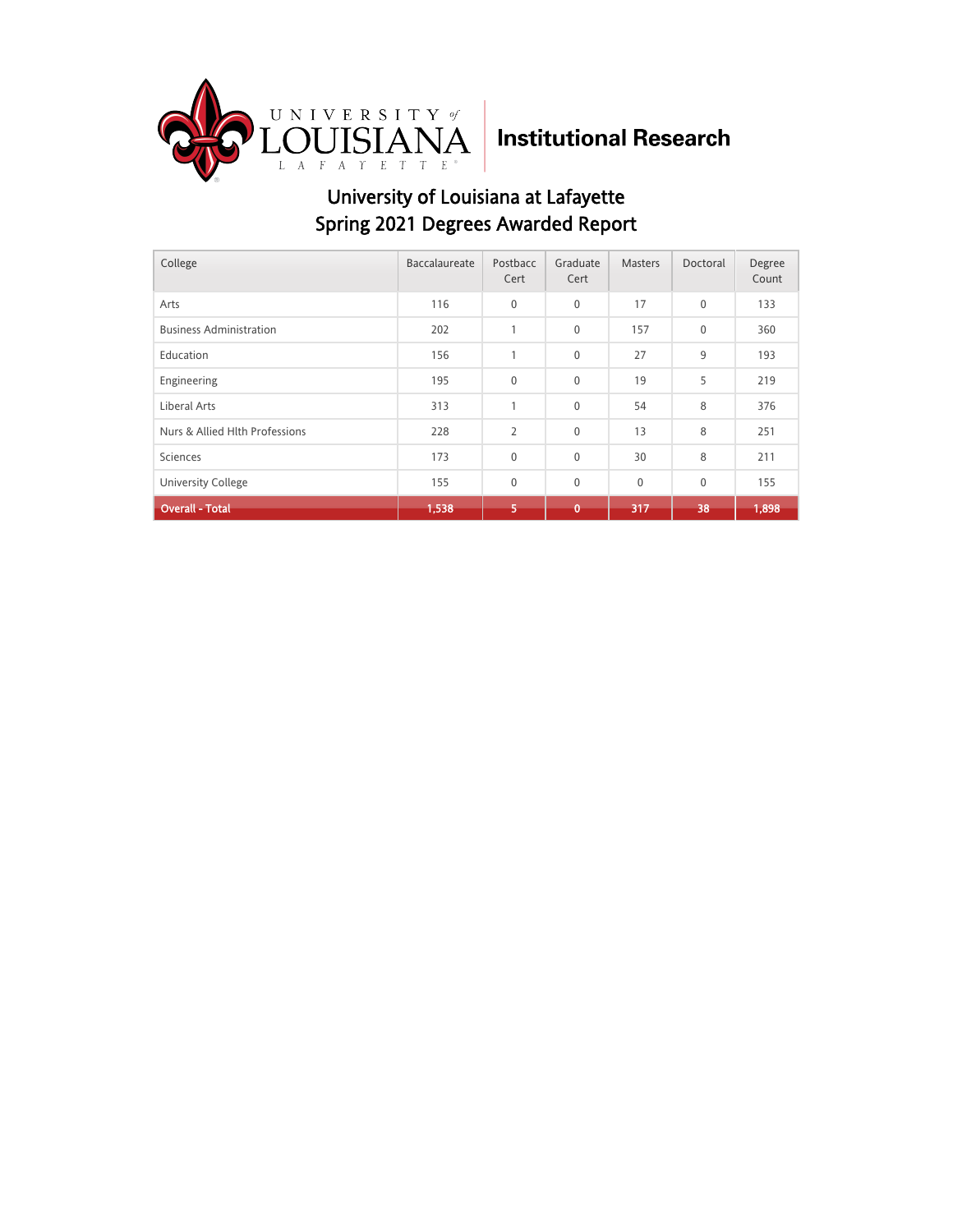

| College                | <b>Department</b>                | Program                            | <b>First Concentration</b>           | <b>Degree Count</b> |
|------------------------|----------------------------------|------------------------------------|--------------------------------------|---------------------|
| Arts                   | Architecture                     | Architectural Studies - BS_ARCS    |                                      | 29                  |
|                        |                                  | Architecture - MARC ARCH           |                                      | $\overline{7}$      |
|                        | Architecture - Total             |                                    |                                      | 36                  |
|                        | <b>Industrial Design</b>         | Industrial Design - BOID_INDN      |                                      | 18                  |
|                        | <b>Industrial Design - Total</b> |                                    |                                      | 18                  |
|                        | Interior Design                  | Interior Design - BID_INDS         |                                      | 9                   |
|                        | <b>Interior Design - Total</b>   |                                    |                                      | $\overline{9}$      |
|                        | Music                            | Music - BA_MUSC                    | <b>MBUS - Music Business</b>         | $\overline{7}$      |
|                        |                                  | Music - BM_MUS                     | MMED - Music Media                   | 5                   |
|                        |                                  |                                    | TCOM - Theory and Composition        | $\overline{2}$      |
|                        |                                  | Music - BM_MUS - Total             |                                      | $\overline{7}$      |
|                        |                                  | Music - MM_MUS                     | CI - Conducting Instrumental         | $\mathbf{1}$        |
|                        |                                  |                                    | MPER - Performance                   | $\overline{2}$      |
|                        |                                  |                                    | MTC - Music Theory/Composition       | 3                   |
|                        |                                  |                                    | MUED - Music Education               | $\mathbf{1}$        |
|                        |                                  |                                    | PEPE - Performance Pedagogy          | $\mathbf{1}$        |
|                        |                                  |                                    |                                      | $\overline{2}$      |
|                        |                                  | Music - MM_MUS - Total             |                                      | 10                  |
|                        | <b>Music - Total</b>             |                                    |                                      | 24                  |
|                        | Performing Arts                  | Performing Arts - BFA_PFAR         | <b>ACT - Acting</b>                  | $\overline{2}$      |
|                        |                                  |                                    | DANC - Dance                         | $\overline{2}$      |
|                        |                                  |                                    | THEA - Theatre                       | $\overline{2}$      |
|                        |                                  | Performing Arts - BFA_PFAR - Total | 6 <sup>1</sup>                       |                     |
|                        | <b>Performing Arts - Total</b>   |                                    |                                      | 6 <sup>1</sup>      |
|                        | Visual Arts                      | Visual Arts - BFA_VIAR             | CART - Computer Art and<br>Animation | 14                  |
|                        |                                  |                                    | <b>CERM - Ceramics</b>               | 2                   |
|                        |                                  |                                    | GDSG - Graphic Design                | 17                  |
|                        |                                  |                                    | MEJE - Metalwork and Jewelry         | $\overline{2}$      |
|                        |                                  |                                    | NMED - New Media and Digital<br>Art  | $\overline{2}$      |
|                        |                                  |                                    | PRMG - Printmaking                   | 3                   |
|                        |                                  | Visual Arts - BFA_VIAR - Total     |                                      | 40                  |
|                        | <b>Visual Arts - Total</b>       |                                    |                                      | 40                  |
| Arts - Total           |                                  |                                    |                                      | 133                 |
| <b>Overall - Total</b> |                                  |                                    |                                      | $133$               |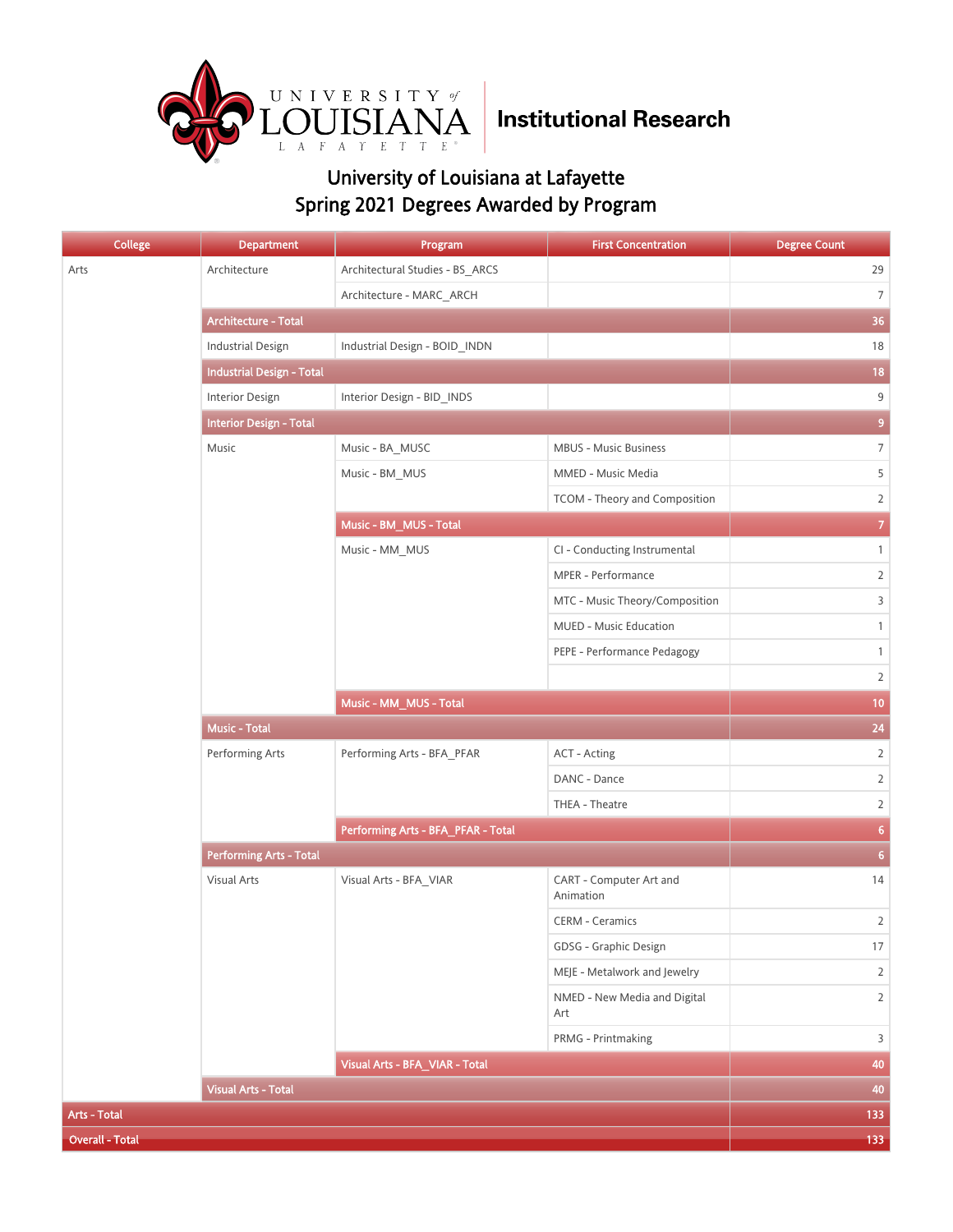

| <b>College</b>                 | <b>Department</b>                      | Program                                           | <b>First Concentration</b>            | <b>Degree Count</b> |
|--------------------------------|----------------------------------------|---------------------------------------------------|---------------------------------------|---------------------|
| <b>Business Administration</b> | Accounting                             | Accounting - BSBA ACCT                            |                                       | 39                  |
|                                |                                        | Accounting - MS_ACTO                              |                                       | 3                   |
|                                |                                        | Accounting - PBC CACC                             |                                       | $\mathbf{1}$        |
|                                | <b>Accounting - Total</b>              |                                                   |                                       | 43                  |
|                                | <b>Business Administration</b>         | Business Administration - MBA_MBA                 | <b>BUSA - Business Administration</b> | 16                  |
|                                |                                        |                                                   | ENTP - Entrepreneurship               | 5                   |
|                                |                                        |                                                   | FNAN - Finance                        | 6                   |
|                                |                                        |                                                   | PMGT - Project Management             | $\mathbf{1}$        |
|                                |                                        | <b>Business Administration - MBA_MBA - Total</b>  |                                       | 28                  |
|                                |                                        | Business Administration - MBA_MBAO                | <b>BUSA - Business Administration</b> | 47                  |
|                                |                                        |                                                   | ENTP - Entrepreneurship               | $\overline{2}$      |
|                                |                                        |                                                   | FNAN - Finance                        | 18                  |
|                                |                                        |                                                   | <b>GMGT - Global Management</b>       | 9                   |
|                                |                                        |                                                   | HMGT - Hospitality Management         | $\mathbf{1}$        |
|                                |                                        |                                                   | HRMG - Human Resource<br>Management   | 8                   |
|                                |                                        |                                                   | PMGT - Project Management             | 19                  |
|                                |                                        |                                                   | SLDR - Sales Leadership               | 3                   |
|                                |                                        | <b>Business Administration - MBA_MBAO - Total</b> | 107                                   |                     |
|                                |                                        | Health Care Administration - MBA_HCA              |                                       | 3                   |
|                                |                                        | Health Care Administration -<br>MBA_HCAO          |                                       | 16                  |
|                                | <b>Business Administration - Total</b> |                                                   |                                       | 154                 |
|                                | Economics & Finance                    | Economics - BSBA_ECON                             |                                       | 8                   |
|                                |                                        | Finance - BSBA_FNAN                               |                                       | 52                  |
|                                | <b>Economics &amp; Finance - Total</b> | 60                                                |                                       |                     |
|                                | Management                             | Hospitality Management - BSBA_HMGT                |                                       | 5                   |
|                                |                                        | Management - BSBA MGMO                            |                                       | 5                   |
|                                |                                        | Management - BSBA MGMT                            | MGHR - Human Resource<br>Management   | $\overline{2}$      |
|                                |                                        |                                                   | MGLS - Legal Studies                  | $\mathbf{1}$        |
|                                |                                        |                                                   |                                       | 46                  |
|                                |                                        | Management - BSBA_MGMT - Total                    |                                       | 49                  |
|                                |                                        | Professional Land/Resource Mgt -<br>BSBA_PLRM     |                                       | $\mathbf{1}$        |
|                                | <b>Management - Total</b>              |                                                   |                                       | 60                  |
|                                | Marketing & Hospitality                | Marketing - BSBA MKTG                             | MKAN - Business Analytics             | $\mathbf{1}$        |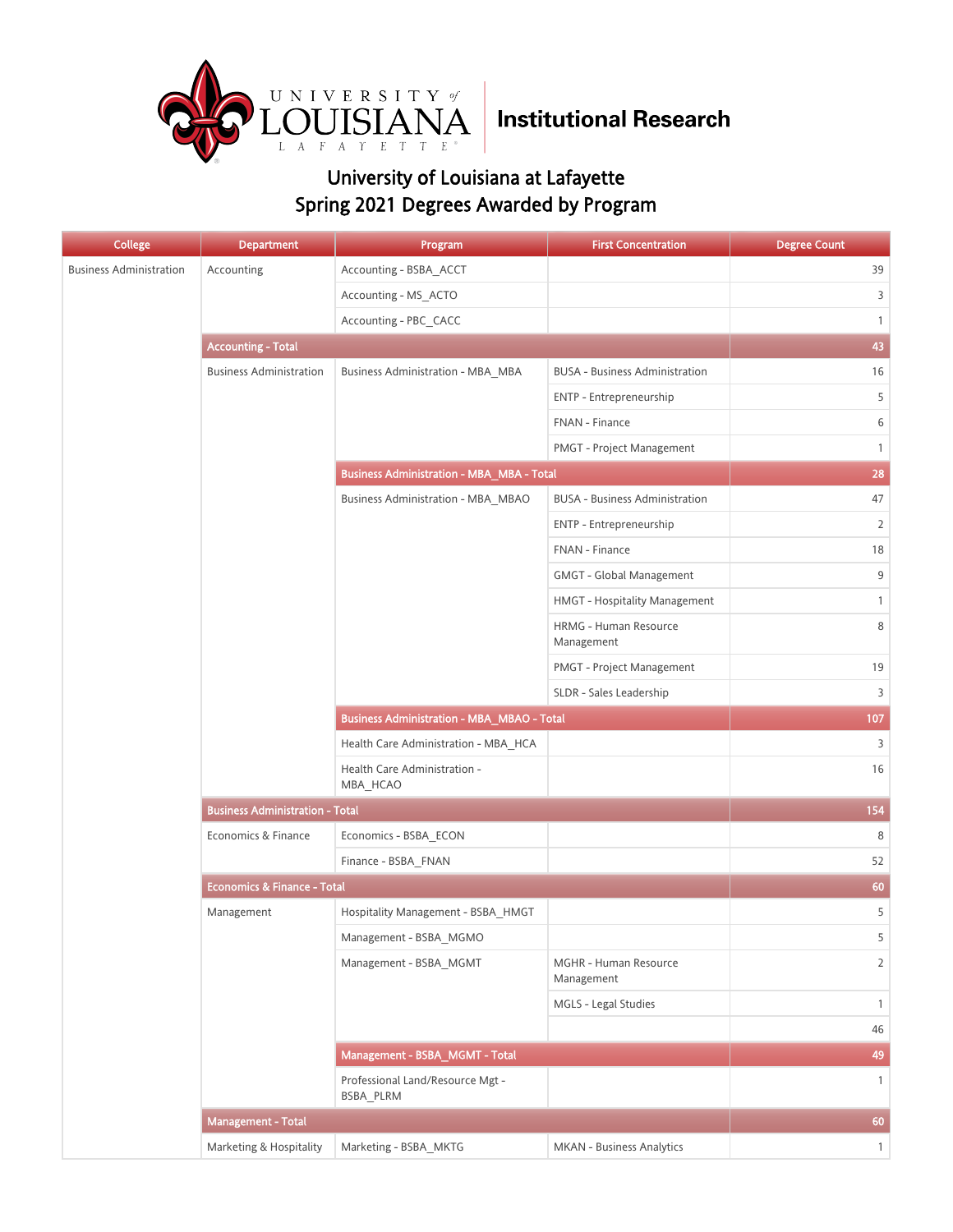

| College                                | <b>Department</b>                          | Program               | <b>First Concentration</b>    | <b>Degree Count</b> |
|----------------------------------------|--------------------------------------------|-----------------------|-------------------------------|---------------------|
| <b>Business Administration</b>         | Marketing & Hospitality                    | Marketing - BSBA MKTG | MKIB - International Business |                     |
|                                        |                                            |                       | MKPS - Professional Sales     |                     |
|                                        |                                            |                       |                               | 39                  |
|                                        | Marketing - BSBA MKTG - Total              |                       | 43                            |                     |
|                                        | <b>Marketing &amp; Hospitality - Total</b> |                       |                               | 43                  |
| <b>Business Administration - Total</b> |                                            |                       |                               | 360                 |
| Overall - Total                        |                                            |                       | 360                           |                     |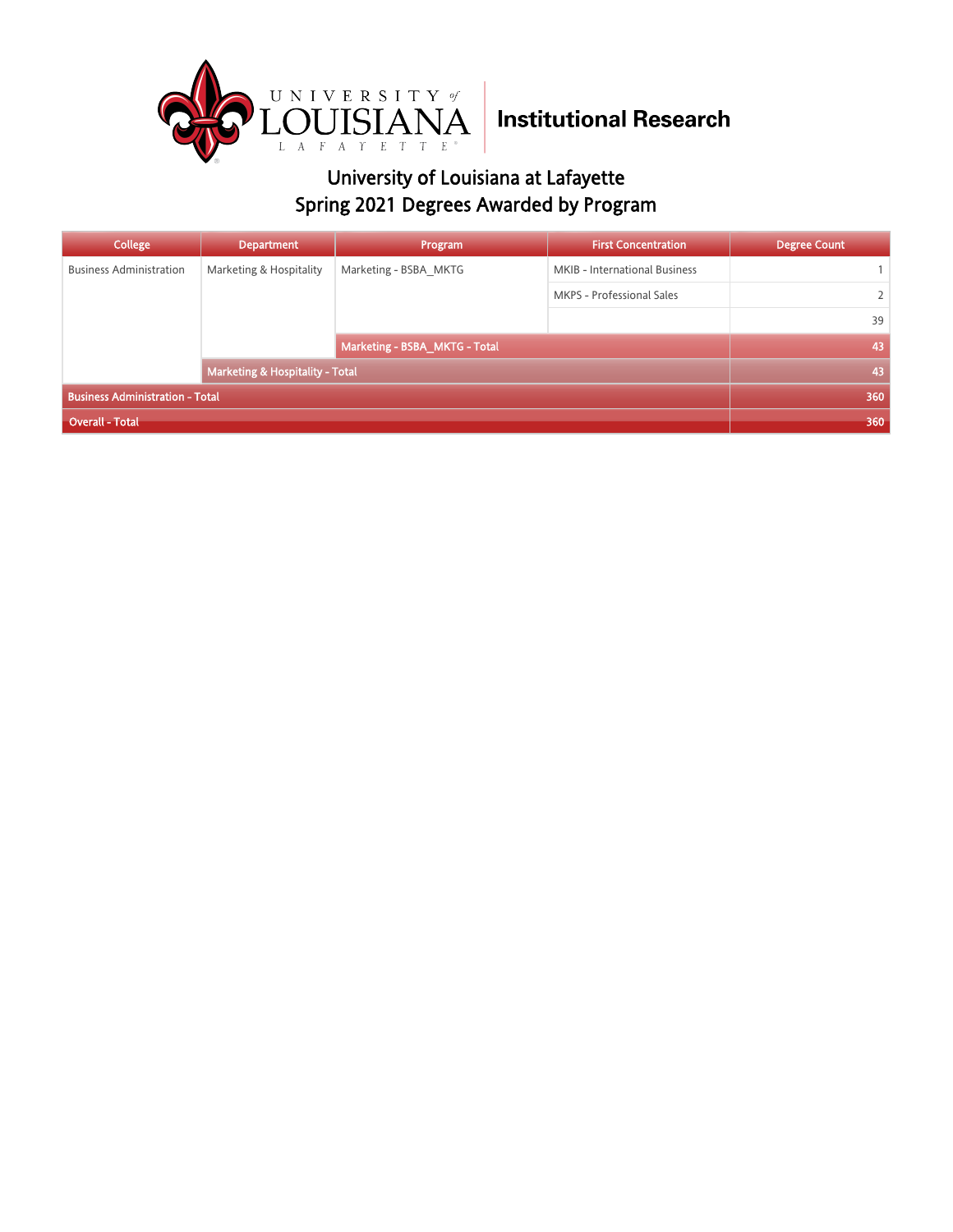

| <b>College</b> | <b>Department</b>                           | Program                                          | <b>First Concentration</b>                     | <b>Degree Count</b> |  |  |
|----------------|---------------------------------------------|--------------------------------------------------|------------------------------------------------|---------------------|--|--|
| Education      | Counselor Education                         | Counselor Education - MS_COUE                    | CMH - Clinical Mental Health                   | 8                   |  |  |
|                |                                             |                                                  | SC - School Counseling                         | 2                   |  |  |
|                |                                             |                                                  | SCMH - School & Clinical Mental<br><b>Hlth</b> | 3                   |  |  |
|                |                                             |                                                  |                                                | $\mathbf{1}$        |  |  |
|                |                                             | <b>Counselor Education - MS_COUE - Total</b>     |                                                | 14                  |  |  |
|                |                                             | <b>Counselor Education - Total</b>               |                                                |                     |  |  |
|                | Curriculum & Instruction                    | Art or Music Education Gr K-12 -                 | <b>EDAE - Art Education</b>                    | 3                   |  |  |
|                |                                             | BA EDAM                                          | EDIN - Instrumental Music<br>Education         | 4                   |  |  |
|                |                                             |                                                  | EDVO - Vocal Music Education                   | $\mathbf{1}$        |  |  |
|                |                                             | Art or Music Education Gr K-12 - BA_EDAM - Total |                                                | 8                   |  |  |
|                |                                             | Early Childhood Ed Gr PK-3 - BS EDPK             |                                                | 3                   |  |  |
|                |                                             | Elem Ed & Spec Ed M/Mod Gr 1-5 -<br>MAT ELEM     |                                                | $\mathbf{1}$        |  |  |
|                |                                             | Elementary Education Gr 1-5 - BS EDEL            |                                                | 46                  |  |  |
|                |                                             | Elementary Education Gr 1-5 -<br>MAT_EDEL        | EEDU - Elementary Education                    | $\mathbf{1}$        |  |  |
|                |                                             | Instructional Coach - GC CICO                    |                                                | $\mathbf{1}$        |  |  |
|                |                                             | Middle School Education Gr 4-8 -<br>BS EDMD      | EDEN - English Education                       | $\mathbf{1}$        |  |  |
|                |                                             | OL Curriculum & Instruction -<br>MED_EDCI        | IS - Instructional Specialist                  | $\mathbf{1}$        |  |  |
|                |                                             | Sec Ed & Spec Ed M/Mod Gr 6-12 -<br>MAT_SCND     |                                                | $\mathbf{1}$        |  |  |
|                |                                             | Secondary Education & Teaching -                 | <b>EDBI - Biology Education</b>                | $\mathbf{1}$        |  |  |
|                |                                             | BS_EDSD                                          | <b>EDEN</b> - English Education                | 10                  |  |  |
|                |                                             |                                                  | EDES - Earth Science Education                 | $\mathbf{1}$        |  |  |
|                |                                             |                                                  | <b>EDMA - Mathematics Education</b>            | 4                   |  |  |
|                |                                             |                                                  | EDSS - Social Studies Education                | 6                   |  |  |
|                |                                             | Secondary Education & Teaching - BS EDSD - Total |                                                | 22                  |  |  |
|                |                                             | Special Ed: Gifted - MED GIFT                    |                                                | $\mathbf{1}$        |  |  |
|                | <b>Curriculum &amp; Instruction - Total</b> |                                                  |                                                | 86                  |  |  |
|                | Foundations &<br>Leadership                 | Educational Leadership - EDD EDLD                | EK12 - K-12                                    | 3                   |  |  |
|                |                                             |                                                  | HIED - Higher Education Admin                  | 6                   |  |  |
|                |                                             | Educational Leadership - EDD_EDLD - Total        |                                                | 9                   |  |  |
|                | <b>Foundations &amp; Leadership - Total</b> |                                                  |                                                | 9                   |  |  |
|                | Kinesiology                                 | Hlth & PE/Kinesiology Gr K-12 -<br>BS EDKN       | <b>EDEX</b> - Exercise Science                 | $\mathbf{1}$        |  |  |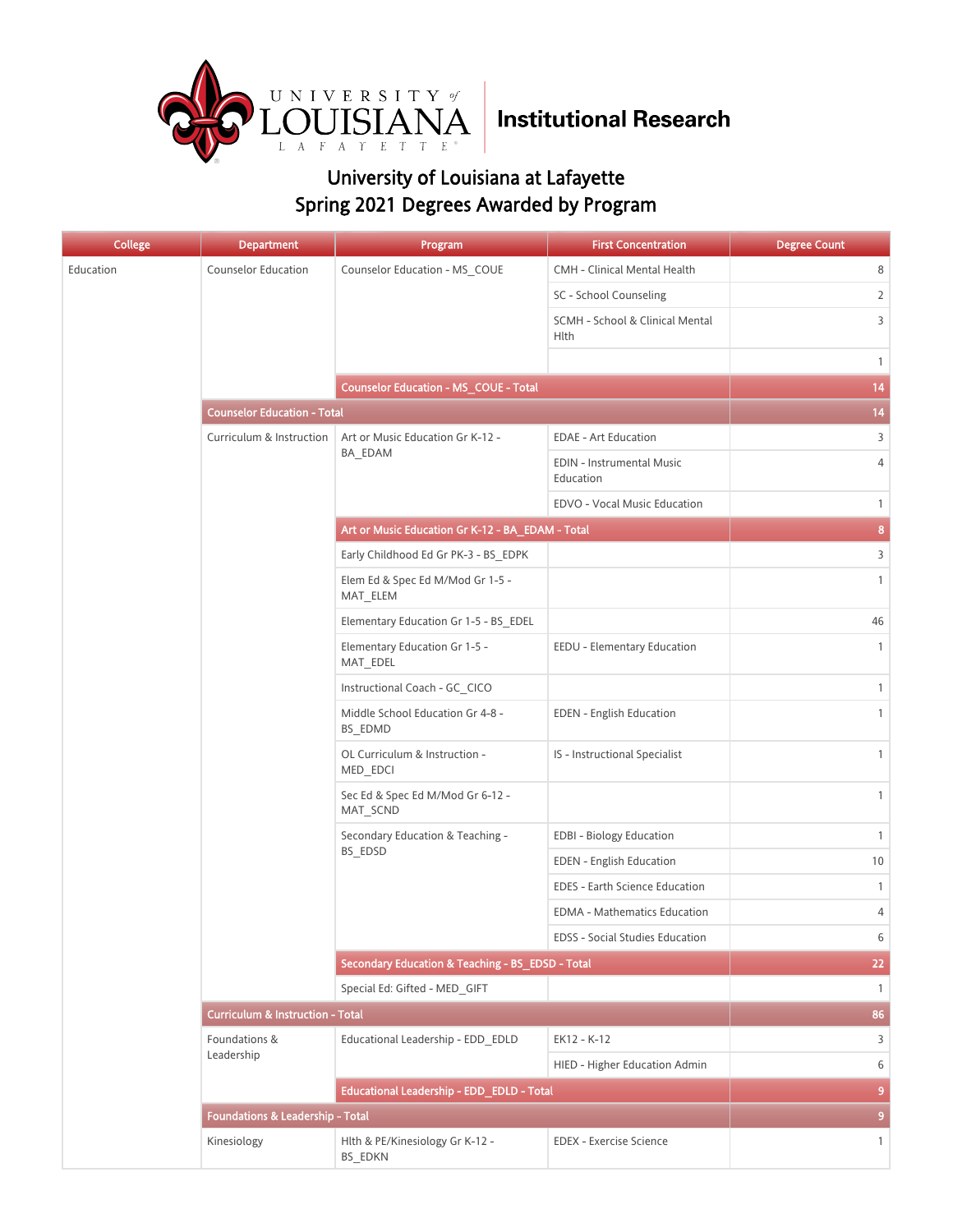

| College                  | <b>Department</b>   | Program                                         | <b>First Concentration</b>              | <b>Degree Count</b> |
|--------------------------|---------------------|-------------------------------------------------|-----------------------------------------|---------------------|
| Education                | Kinesiology         | Hlth & PE/Kinesiology Gr K-12 -                 | EDFS - ExSci Fitness Studies            | $\mathbf{1}$        |
|                          |                     | BS_EDKN                                         | EDHP - Health Promotion &<br>Wellness   | $\mathbf{1}$        |
|                          |                     |                                                 | EDPP - ExSci Pre-Prof Studies           | $\overline{3}$      |
|                          |                     |                                                 | EDSM - Sports Management                | $\overline{2}$      |
|                          |                     | Hlth & PE/Kinesiology Gr K-12 - BS_EDKN - Total |                                         | $\bf{8}$            |
|                          |                     | Kinesiology - BS_EDKS                           | EDFS - ExSci Fitness Studies            | $\overline{7}$      |
|                          |                     |                                                 | EDHP - Health Promotion &<br>Wellness   | 6                   |
|                          |                     |                                                 | EDPE - Health & Phys Ed Gr K-12         | 5                   |
|                          |                     |                                                 | EDPP - ExSci Pre-Prof Studies           | 39                  |
|                          |                     |                                                 | EDSM - Sports Management                | $\overline{7}$      |
|                          |                     |                                                 | EDST - Sport Management                 | $\overline{4}$      |
|                          |                     | Kinesiology - BS_EDKS - Total                   |                                         | 68                  |
|                          |                     | Kinesiology - MS KNES                           | KESS - KN, Exercise & Sport<br>Science  | $\overline{2}$      |
|                          |                     |                                                 | KHPW - Health Promotion and<br>Wellness | $\mathbf{1}$        |
|                          |                     |                                                 | KRSM - Recreation and Sport<br>Mgmt     | 5                   |
|                          |                     | Kinesiology - MS_KNES - Total                   |                                         | 8                   |
|                          | Kinesiology - Total |                                                 |                                         | 84                  |
| <b>Education - Total</b> |                     |                                                 |                                         | 193                 |
| <b>Overall - Total</b>   | 193                 |                                                 |                                         |                     |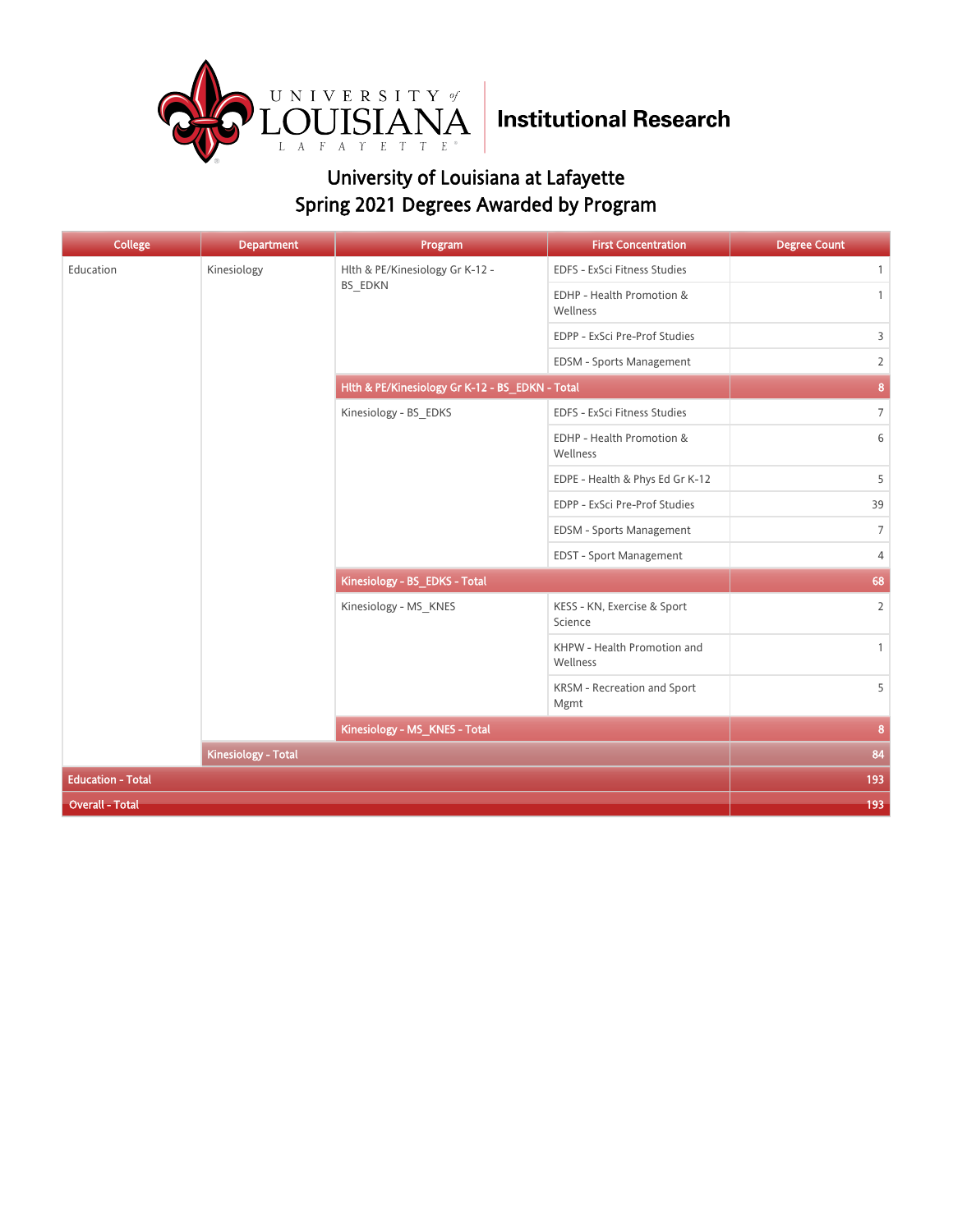

| <b>College</b>             | <b>Department</b>                             | Program                                           | <b>First Concentration</b>           | <b>Degree Count</b> |
|----------------------------|-----------------------------------------------|---------------------------------------------------|--------------------------------------|---------------------|
| Engineering                | Center for Advanced<br><b>CMPS</b>            | Computer Engineering - PHD_CMPE                   |                                      | $\overline{2}$      |
|                            | <b>Center for Advanced CMPS - Total</b>       |                                                   |                                      | $\overline{2}$      |
|                            | <b>Chemical Engineering</b>                   | Chemical Engineering - BCHE CHEE                  |                                      | 36                  |
|                            | <b>Chemical Engineering - Total</b>           | 36                                                |                                      |                     |
|                            | Civil Engineering                             | Civil Engineering - BCIV CIVE                     |                                      | 23                  |
|                            | <b>Civil Engineering - Total</b>              |                                                   |                                      | 23                  |
|                            | Electrical & Computer                         | Electrical Engineering - BELE ELEE                | <b>CMEG - Computer Engineering</b>   | $\mathbf{1}$        |
|                            | Engr                                          |                                                   |                                      | 16                  |
|                            |                                               | <b>Electrical Engineering - BELE_ELEE - Total</b> |                                      | 17                  |
|                            | <b>Electrical &amp; Computer Engr - Total</b> |                                                   |                                      | 17 <sub>2</sub>     |
|                            | Engineering                                   | Engineering - MSE_ENGR                            | <b>CHEE - Chemical Engineering</b>   | $\mathbf{1}$        |
|                            |                                               |                                                   | CIVE - Civil Engineering             | 5                   |
|                            |                                               |                                                   | <b>ELEE - Electrical Engineering</b> | $\mathbf{1}$        |
|                            |                                               |                                                   | MCHE - Mechanical Engineering        | $\overline{2}$      |
|                            |                                               |                                                   | PETE - Petroleum Engineering         | 5                   |
|                            |                                               | Engineering - MSE_ENGR - Total                    | 14                                   |                     |
|                            |                                               | Systems Engineering - PHD SYSE                    | <b>CIVE - Civil Engineering</b>      | $\overline{2}$      |
|                            |                                               |                                                   | PETE - Petroleum Engineering         | $\mathbf{1}$        |
|                            |                                               | Systems Engineering - PHD_SYSE - Total            | $\overline{\mathbf{3}}$              |                     |
|                            | <b>Engineering - Total</b>                    |                                                   |                                      | 17 <sub>2</sub>     |
|                            | <b>Industrial Technology</b>                  | Industrial Technology - BSIT_ITEC                 |                                      | 44                  |
|                            |                                               | Systems Technology - MS STEC                      |                                      | 5                   |
|                            | <b>Industrial Technology - Total</b>          |                                                   |                                      | 49                  |
|                            | <b>Mechanical Engineering</b>                 | Mechanical Engineering - BMEC MCHE                |                                      | 57                  |
|                            | <b>Mechanical Engineering - Total</b>         |                                                   |                                      | 57                  |
|                            | Petroleum Engineering                         | Petroleum Engineering - BPET PETE                 |                                      | 18                  |
|                            | Petroleum Engineering - Total                 |                                                   |                                      | 18                  |
| <b>Engineering - Total</b> |                                               |                                                   |                                      | 219                 |
| <b>Overall - Total</b>     |                                               |                                                   | 219                                  |                     |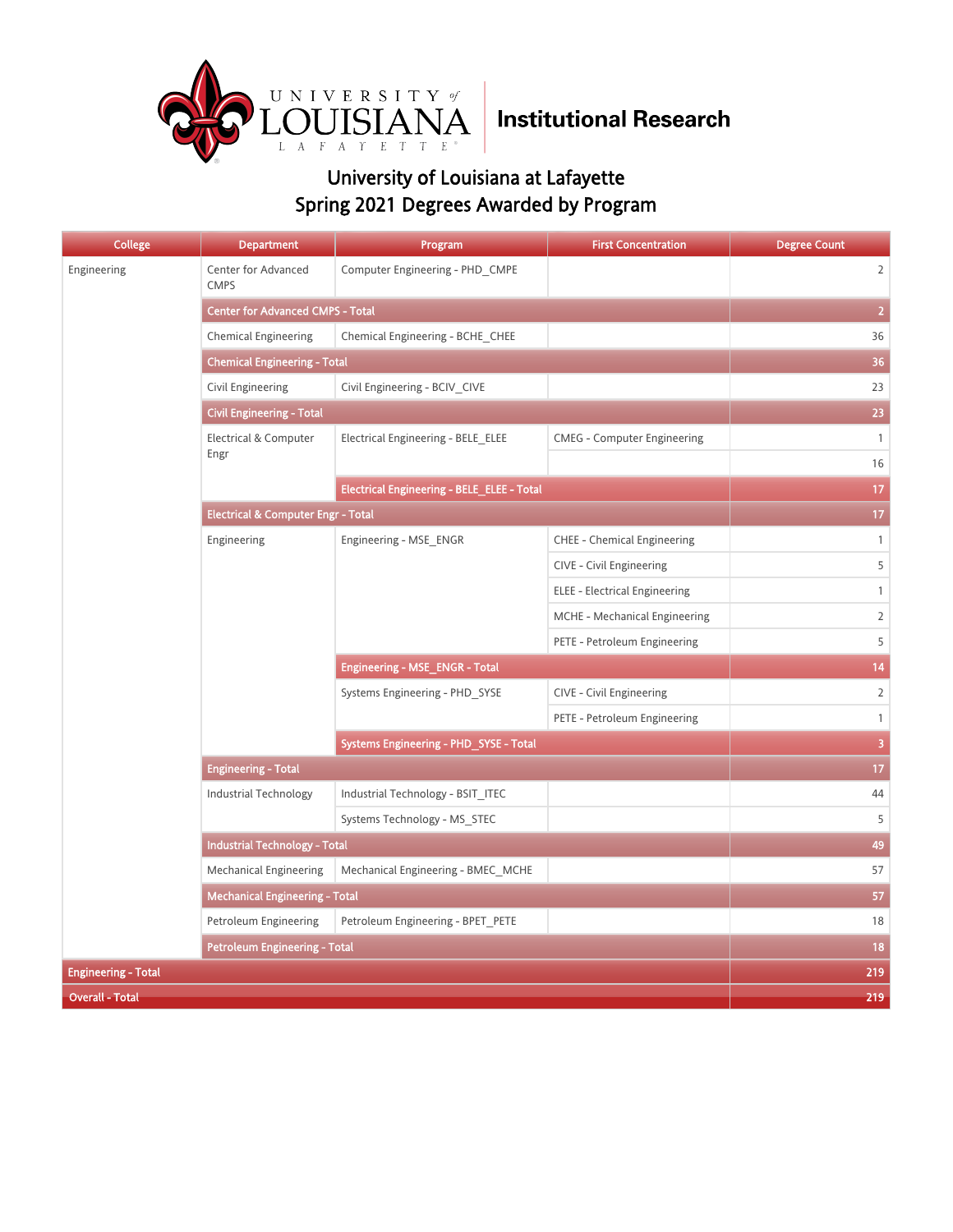

| College      | <b>Department</b>                      | Program                                          | <b>First Concentration</b>             | <b>Degree Count</b> |
|--------------|----------------------------------------|--------------------------------------------------|----------------------------------------|---------------------|
| Liberal Arts | College of Liberal Arts                | Moving Image Arts - BA_MIA                       |                                        | 8                   |
|              | <b>College of Liberal Arts - Total</b> |                                                  |                                        | $\boldsymbol{8}$    |
|              | Communication                          | Communication - MS_CMCN                          |                                        | 6                   |
|              |                                        | Mass Communications - BA_MCOM                    | <b>BRDC</b> - Broadcasting             | 4                   |
|              |                                        |                                                  | JOUR - Journalism                      | 5                   |
|              |                                        | Mass Communications - BA_MCOM - Total            |                                        | $\boldsymbol{9}$    |
|              |                                        | Public Relations - BA_PREL                       |                                        | $\mathbf{1}$        |
|              |                                        | Strategic Communication - BA_SCOM                | ADV - Advertising                      | 11                  |
|              |                                        |                                                  | OCOM - Organizational<br>Communication | $\overline{7}$      |
|              |                                        |                                                  | <b>PREL - Public Relations</b>         | 13                  |
|              |                                        | <b>Strategic Communication - BA_SCOM - Total</b> |                                        | 31                  |
|              | <b>Communication - Total</b>           |                                                  |                                        | 47                  |
|              | Communicative<br>Disorders             | Applied Language & Speech Sci -<br>PHD_ALSS      |                                        | $\overline{2}$      |
|              |                                        | Speech Pathology and Audiology -<br>BA_CODI      |                                        | 34                  |
|              |                                        | Speech Pathology and Audiology -<br>MS_CODI      |                                        | 30                  |
|              | <b>Communicative Disorders - Total</b> | 66                                               |                                        |                     |
|              | Criminal Justice                       | Criminal Justice - BS_CJUS                       |                                        | 36                  |
|              |                                        | Criminal Justice - MS_CJUS                       |                                        | $\overline{2}$      |
|              | <b>Criminal Justice - Total</b>        | 38                                               |                                        |                     |
|              | English                                | English - BA_ENGL                                | <b>CW</b> - Creative Writing           | 8                   |
|              |                                        |                                                  | LING - Linguistics                     | $\,$ 6 $\,$         |
|              |                                        |                                                  | LIT - Literature                       | 5                   |
|              |                                        |                                                  | PW - Professional Writing              | $\sqrt{4}$          |
|              |                                        |                                                  |                                        | $\,8\,$             |
|              |                                        | English - BA_ENGL - Total                        |                                        | 31                  |
|              |                                        | English - MA_ENGL                                | MFOL - Folklore                        | $\mathbf{1}$        |
|              |                                        |                                                  | MPW - Professional Writing             | $\mathbf{1}$        |
|              |                                        |                                                  | MTES - TESOL                           | $\mathbf{1}$        |
|              |                                        |                                                  |                                        | $\sqrt{4}$          |
|              |                                        | English - MA_ENGL - Total                        |                                        | $\overline{7}$      |
|              |                                        | English - PHD_ENGL                               |                                        | 6                   |
|              |                                        | TESOL - GC_CTSL                                  |                                        | $\mathbf{1}$        |
|              | <b>English - Total</b>                 |                                                  |                                        | 45                  |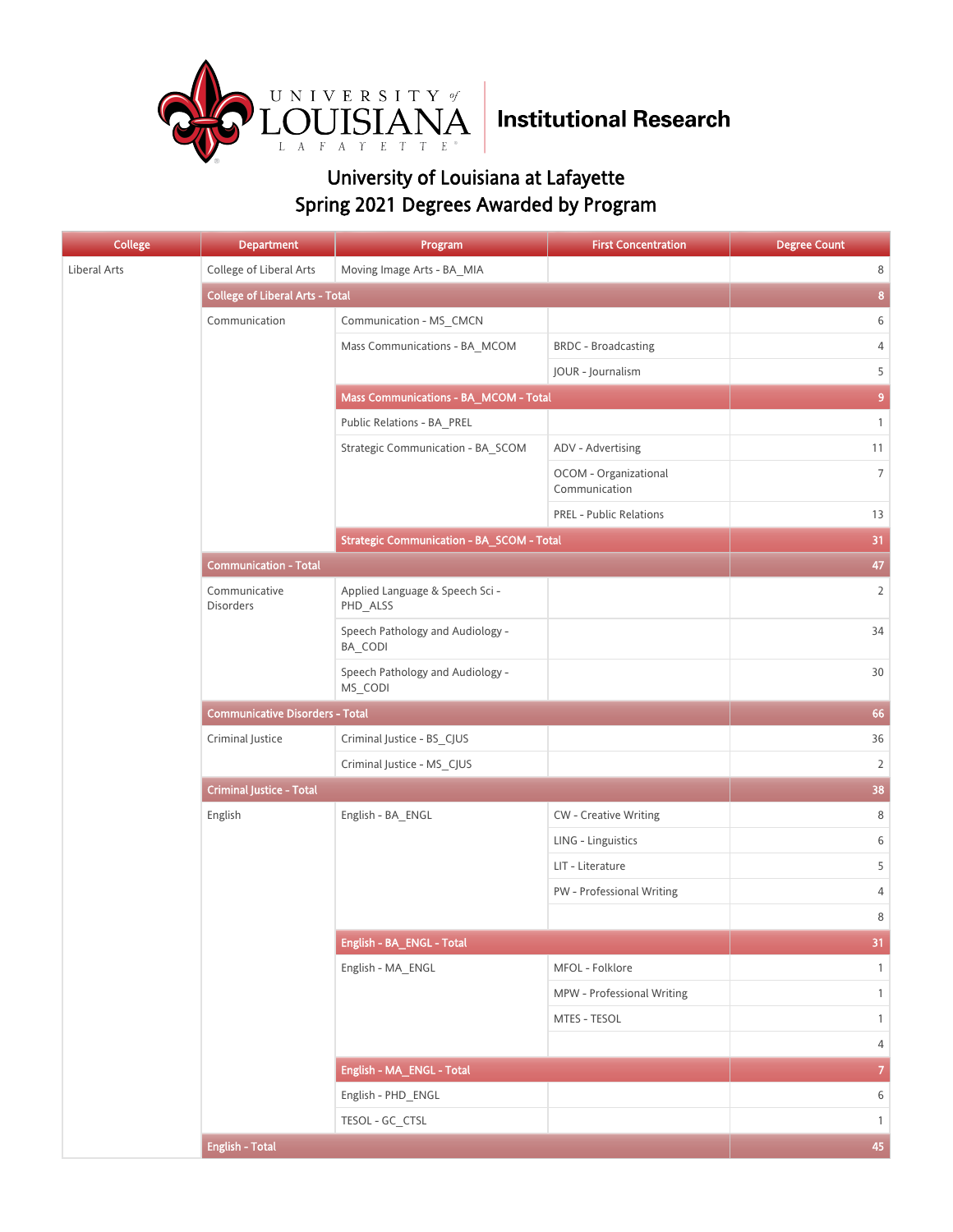

| <b>College</b>              | <b>Department</b>                   | Program                             | <b>First Concentration</b>             | <b>Degree Count</b> |
|-----------------------------|-------------------------------------|-------------------------------------|----------------------------------------|---------------------|
| Liberal Arts                | History, Geography, &               | History - BA_HIST                   |                                        | 11                  |
|                             | Phil                                | History - MA HIST                   |                                        | $\overline{4}$      |
|                             | History, Geography, & Phil - Total  |                                     |                                        | 15                  |
|                             | Modern Languages                    | French - MA_FREN                    |                                        | $\overline{2}$      |
|                             |                                     | Modern Languages - BA_MODL          | FRFS - French & Francophone<br>Studies | 5                   |
|                             |                                     |                                     | SPAN - Spanish                         | $\overline{2}$      |
|                             |                                     | Modern Languages - BA_MODL - Total  |                                        |                     |
|                             | Modern Languages - Total            |                                     |                                        | 9                   |
|                             | <b>Political Science</b>            | Political Science - BA_POLS         | <b>INTR - International Relations</b>  | 5                   |
|                             |                                     |                                     | PLAW - Pre-Law                         | 15                  |
|                             |                                     |                                     |                                        | 6                   |
|                             |                                     | Political Science - BA_POLS - Total | 26                                     |                     |
|                             | <b>Political Science - Total</b>    | 26                                  |                                        |                     |
|                             | Psychology                          | Psychology - BS_PSYC                | PMED - Pre-Medical                     | $\overline{2}$      |
|                             |                                     |                                     |                                        | 77                  |
|                             |                                     | Psychology - BS_PSYC - Total        |                                        | 79                  |
|                             |                                     | Psychology - MS_PSYC                |                                        | $\overline{3}$      |
|                             | <b>Psychology - Total</b>           |                                     |                                        | 82                  |
|                             | Soci, Anth, & Child/Fam             | Anthropology - BA_ANTH              |                                        | $\overline{7}$      |
|                             | Stu                                 | Child and Family Studies - BS_CAFS  |                                        | 25                  |
|                             |                                     | Sociology - BA SOCI                 |                                        | 8                   |
|                             | Soci, Anth, & Child/Fam Stu - Total | 40                                  |                                        |                     |
| <b>Liberal Arts - Total</b> |                                     |                                     |                                        | 376                 |
| <b>Overall - Total</b>      |                                     |                                     |                                        | 376                 |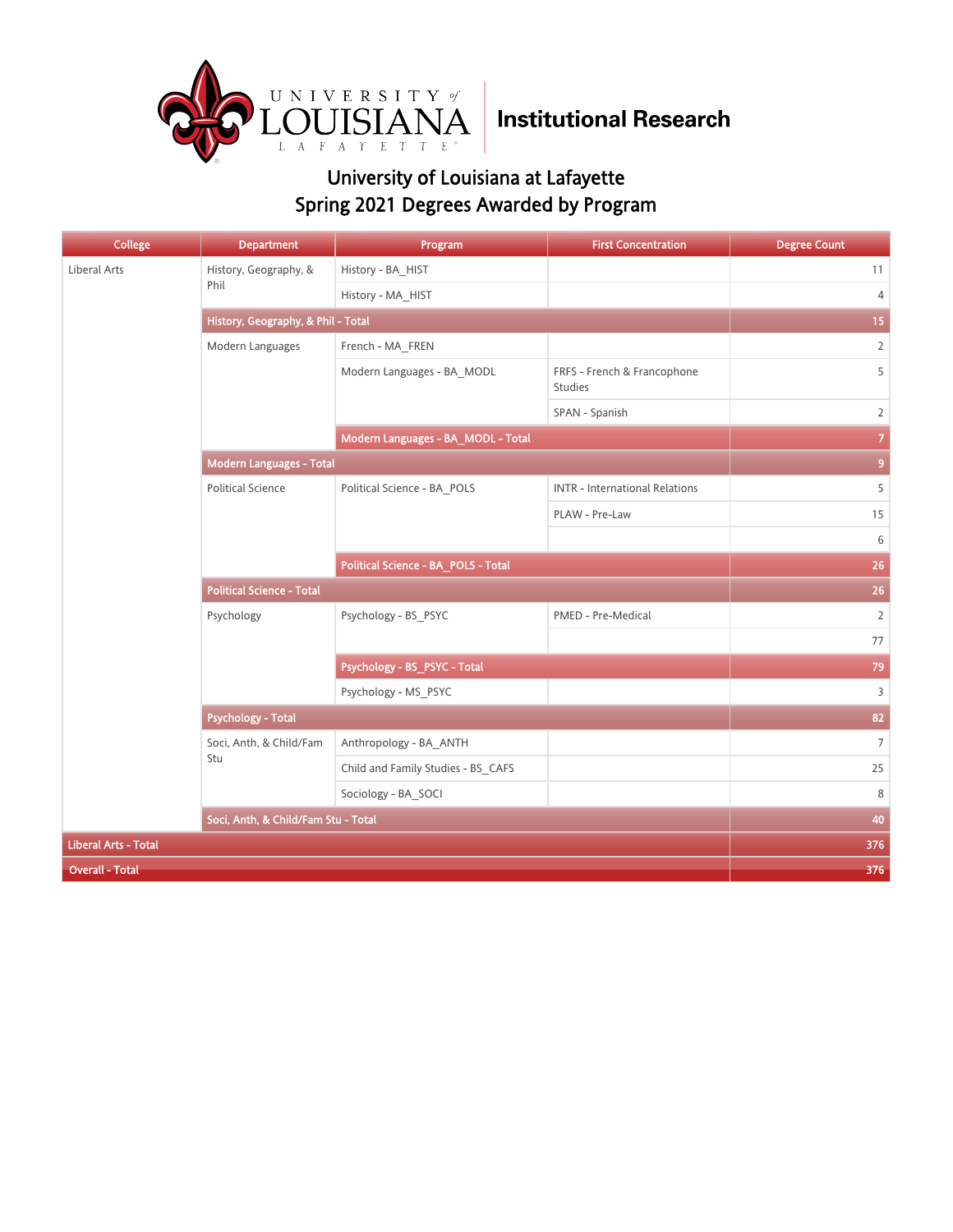

| College                                | <b>Department</b>                                | Program                                   | <b>First Concentration</b>      | <b>Degree Count</b> |
|----------------------------------------|--------------------------------------------------|-------------------------------------------|---------------------------------|---------------------|
| Nurs & Allied Hlth<br>Professions      | <b>Allied Hlth Professions</b>                   | Health Information Management -<br>BS_HIM |                                 | 25                  |
|                                        |                                                  | Health Services Administration - BS HSA   |                                 | 17                  |
|                                        | <b>Allied Hith Professions - Total</b>           | 42                                        |                                 |                     |
|                                        | College of Nurs & Allied<br>Hlth                 | Cardiovascular Nursing - GC CNRO          |                                 | $\overline{2}$      |
|                                        | <b>College of Nurs &amp; Allied Hith - Total</b> | $\overline{2}$                            |                                 |                     |
|                                        | Nursing - Bachelors                              | Nursing - BSN NURS                        |                                 | 80                  |
|                                        |                                                  | Nursing, Online RN to BSN - BSN RN2B      |                                 | 106                 |
|                                        | <b>Nursing - Bachelors - Total</b>               | 186                                       |                                 |                     |
|                                        | Nursing - Graduate                               | Nursing - MSN NURS                        | FNP - Family Nurse Practitioner | 12                  |
|                                        |                                                  |                                           | NEDU - Nurse Educator           | $\mathbf{1}$        |
|                                        |                                                  | <b>Nursing - MSN_NURS - Total</b>         | 13                              |                     |
|                                        |                                                  | Nursing Practice - DNP NP                 |                                 | 8                   |
|                                        | <b>Nursing - Graduate - Total</b>                | 21                                        |                                 |                     |
| Nurs & Allied Hlth Professions - Total | 251                                              |                                           |                                 |                     |
| <b>Overall - Total</b>                 |                                                  |                                           |                                 | 251                 |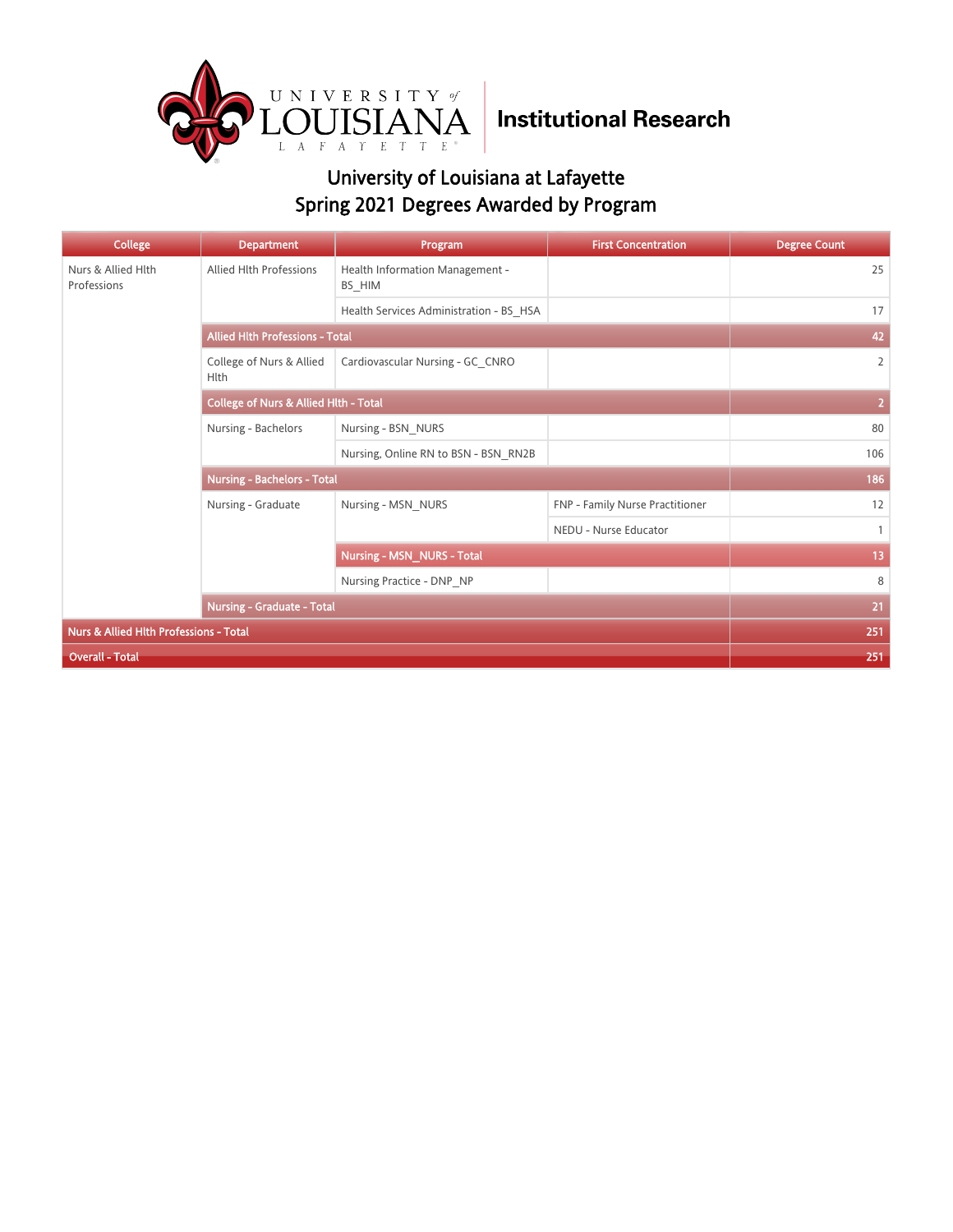

| College  | <b>Department</b>                       | Program                                     | <b>First Concentration</b>                      | <b>Degree Count</b> |
|----------|-----------------------------------------|---------------------------------------------|-------------------------------------------------|---------------------|
| Sciences | Biology and<br>Microbiology             | Biology - BS_BIOL                           | EEMB - Ecology, Evolution& Marine<br>Biol       | 5                   |
|          |                                         |                                             | MCBL - Microbiology                             | 3                   |
|          |                                         |                                             | MEDA - Medical & Allied Hlth<br>Science         | 36                  |
|          |                                         |                                             | RESC - Resource<br><b>Biology /Biodiversity</b> | $\mathbf{1}$        |
|          |                                         |                                             | VETB - Veterinary Bioscience                    | 8                   |
|          |                                         |                                             |                                                 | 23                  |
|          |                                         | Biology - BS_BIOL - Total                   |                                                 | 76                  |
|          |                                         | Biology - MS_BIOL                           |                                                 | 9                   |
|          |                                         | Environmental/Evolutionary Bio -<br>PHD_BIO |                                                 | 6                   |
|          | <b>Biology and Microbiology - Total</b> |                                             |                                                 | 91                  |
|          | Center for Advanced                     | Computer Science - MS_CMPS                  |                                                 | 9                   |
|          | <b>CMPS</b>                             | Computer Science - PHD_CMPS                 |                                                 | $\mathbf{1}$        |
|          | <b>Center for Advanced CMPS - Total</b> |                                             |                                                 | 10                  |
|          | Chemistry                               | Chemistry - BS_CHEM                         |                                                 | 8                   |
|          | <b>Chemistry - Total</b>                |                                             |                                                 | 8                   |
|          | College of Sciences                     | Earth and Energy Sciences - PHD_EES         |                                                 | $\mathbf{1}$        |
|          | <b>College of Sciences - Total</b>      | $\mathbf{1}$                                |                                                 |                     |
|          | Computer Science                        | Computer Science - BS_CMPS                  | CLCU - Cloud Computing                          | 6                   |
|          |                                         |                                             | <b>CMPE - Computer Engineering</b>              | 6                   |
|          |                                         |                                             | COGS - Cognitive Science                        | $\mathbf{1}$        |
|          |                                         |                                             | CYSE - Cyber Security                           | $\mathbf{1}$        |
|          |                                         |                                             | <b>INFT - Information Technology</b>            | 9                   |
|          |                                         |                                             | SCIC - Scientific Computing                     | $\mathbf{1}$        |
|          |                                         |                                             | VGDD - Video Game Design & Dev                  | 20                  |
|          |                                         |                                             |                                                 | $\mathbf{1}$        |
|          |                                         | Computer Science - BS_CMPS - Total          |                                                 | 45                  |
|          | <b>Computer Science - Total</b>         |                                             |                                                 | 45                  |
|          | <b>Environmental Science</b>            | Environmental Resource Science -<br>MS_EVRS |                                                 | $\mathbf{1}$        |
|          |                                         | Environmental Science - BS_ENVS             | CONV - Soil & Water Conservation                | 3                   |
|          |                                         |                                             | DIGI - Digital Geography                        | $\mathbf{1}$        |
|          |                                         |                                             | ENVQ - Environmental Quality                    | 4                   |
|          |                                         | Environmental Science - BS_ENVS - Total     |                                                 | 8                   |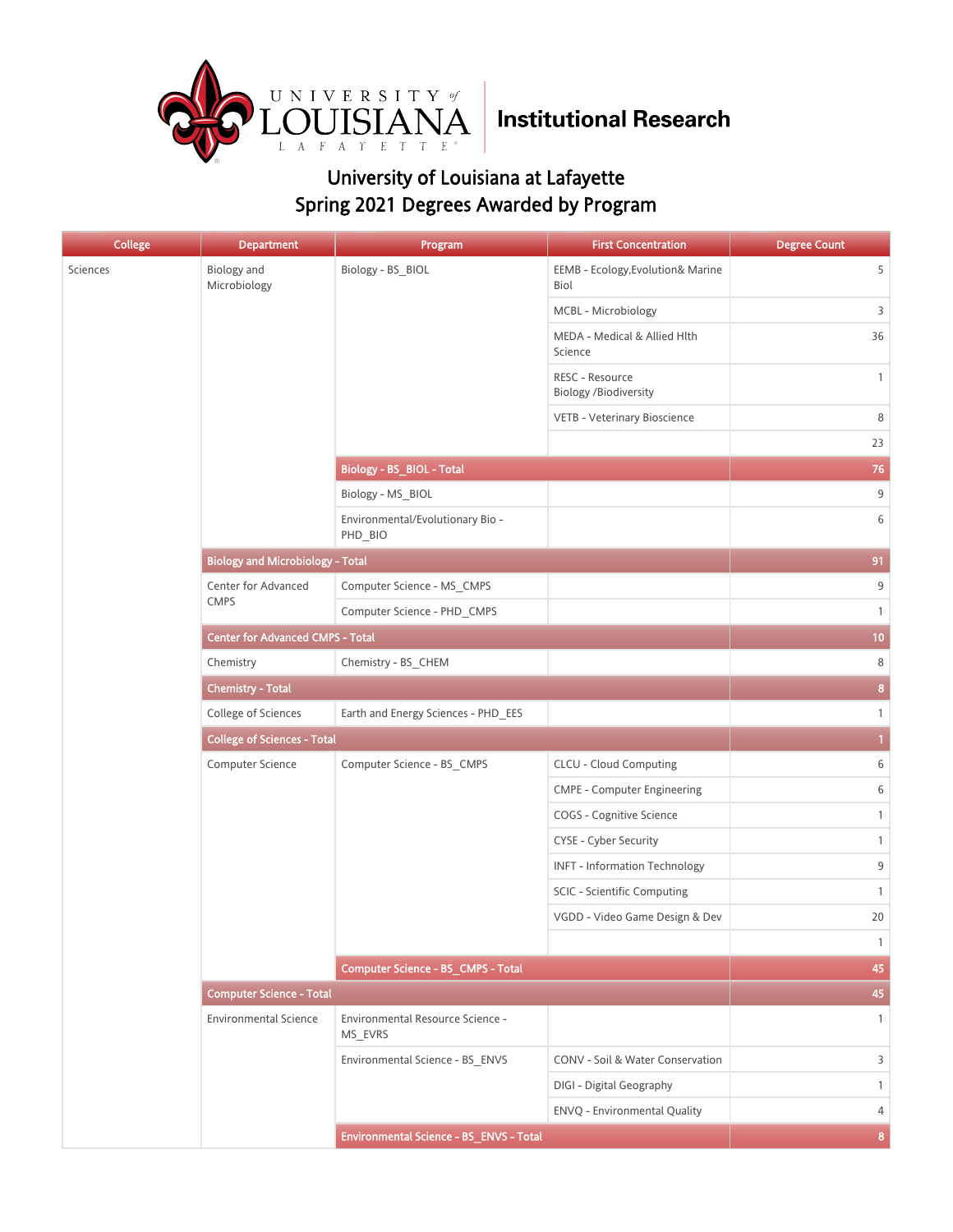

| <b>College</b>          | <b>Department</b>                    | Program                       | <b>First Concentration</b>            | <b>Degree Count</b> |
|-------------------------|--------------------------------------|-------------------------------|---------------------------------------|---------------------|
| Sciences                | <b>Environmental Science - Total</b> |                               |                                       | 9                   |
|                         | Geology                              | Geology - BS_GEOL             |                                       | $\overline{2}$      |
|                         |                                      | Geology - MS_GEOL             |                                       | 8                   |
|                         | <b>Geology - Total</b>               |                               |                                       | 10                  |
|                         | Informatics                          | Informatics - BS_INFX         | <b>BUSI - Business Informatics</b>    | 6                   |
|                         |                                      |                               | HLTI - Health Informatics             | 3                   |
|                         |                                      |                               | IMT - Interactive Media<br>Technology | 3                   |
|                         |                                      |                               | INDV - Individualized Informatics     | $\overline{2}$      |
|                         |                                      |                               | SYSA - Systems Administration         | $\overline{7}$      |
|                         |                                      | Informatics - BS_INFX - Total |                                       | 21                  |
|                         |                                      | Informatics - MS INFX         |                                       | $\overline{1}$      |
|                         | <b>Informatics - Total</b>           | 22                            |                                       |                     |
|                         | Mathematics                          | Mathematics - BS_MATH         |                                       | 11                  |
|                         |                                      | Mathematics - MS MATH         |                                       | $\overline{2}$      |
|                         | <b>Mathematics - Total</b>           |                               |                                       | 13                  |
|                         | Physics                              | Physics - BS_PHYS             | CSCO - Computer Science               | $\mathbf{1}$        |
|                         |                                      |                               | TPCO - Traditional Physics            | $\mathbf{1}$        |
|                         |                                      | Physics - BS_PHYS - Total     |                                       | $\overline{2}$      |
|                         | <b>Physics - Total</b>               |                               |                                       | $\overline{2}$      |
| <b>Sciences - Total</b> |                                      |                               |                                       |                     |
| <b>Overall - Total</b>  |                                      |                               |                                       | 211                 |